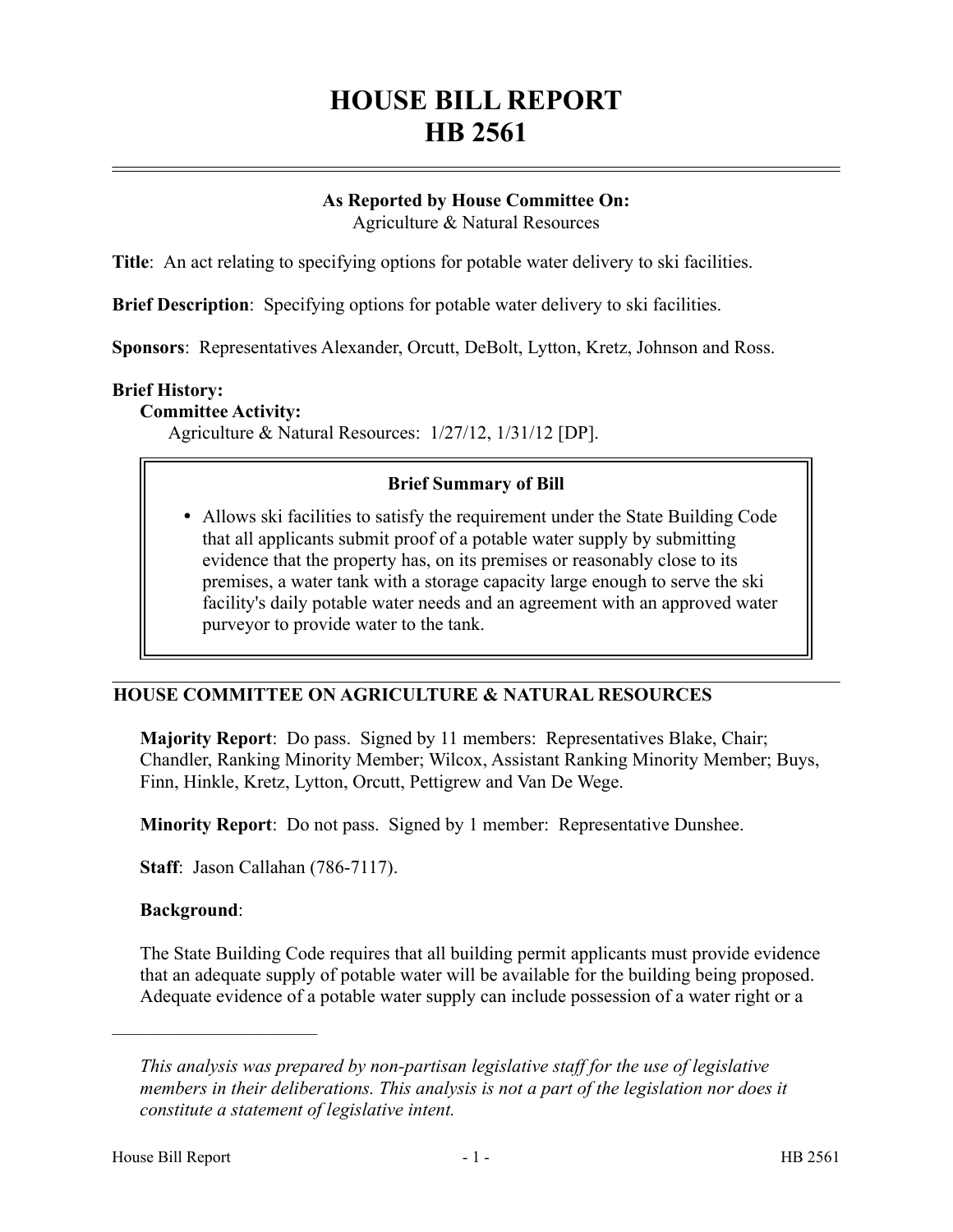letter from a water purveyor stating the ability to provide water to the building. All public water systems must provide an adequate quantity and quality of water in a reliable manner at all times.

–––––––––––––––––––––––––––––––––

# **Summary of Bill**:

For ski facilities only, the requirement under the State Building Code that all applicants submit proof of a potable water supply can be met if the applicant submits evidence that the property has, on its premises or reasonably close to its premises, a water tank with a storage capacity large enough to serve the ski facility's daily potable water needs and an agreement with an approved water purveyor to provide water to the tank. The water purveyor may maintain water in the tank either through a direct connection to a water main or well or by manually transporting unpressurized water by vehicle from a water main or well to the water tank.

To qualify, a ski facility must be an operation open to the public that holds itself out as a purveyor of alpine or cross-country skiing opportunities.

–––––––––––––––––––––––––––––––––

**Appropriation**: None.

**Fiscal Note**: Not requested.

**Effective Date**: The bill takes effect 90 days after adjournment of the session in which the bill is passed.

# **Staff Summary of Public Testimony**:

(In support) Ski facilities have unique water needs and challenges due to the fact that they are located in high elevation, alpine settings. These settings make water tank storage not only practicable, but also safe. The authority to rely on a water tank is essential for ski facilities in order for their owners to feel safe investing in the type of facility expansions that draw in tourists and increase local tax revenue. Temporary permits are not sustainable and are not adequate to base a large investment on. The narrow tailoring of the bill ensures that the authority is only used in settings where water tank storage has proven successful.

(Opposed) The state is charged with carrying out the federal safe drinking water standards and must ensure that everyone has safe, reliable water to drink. No building plan can be approved unless the federal standards are met. Water that is hauled to a tank has an increased chance of contamination and decreased reliability for the consumer. Only a handful of states allow water to be hauled into a storage tank. People assume the water they drink will be safe and it's the state's job to ensure that their assumptions are not misguided.